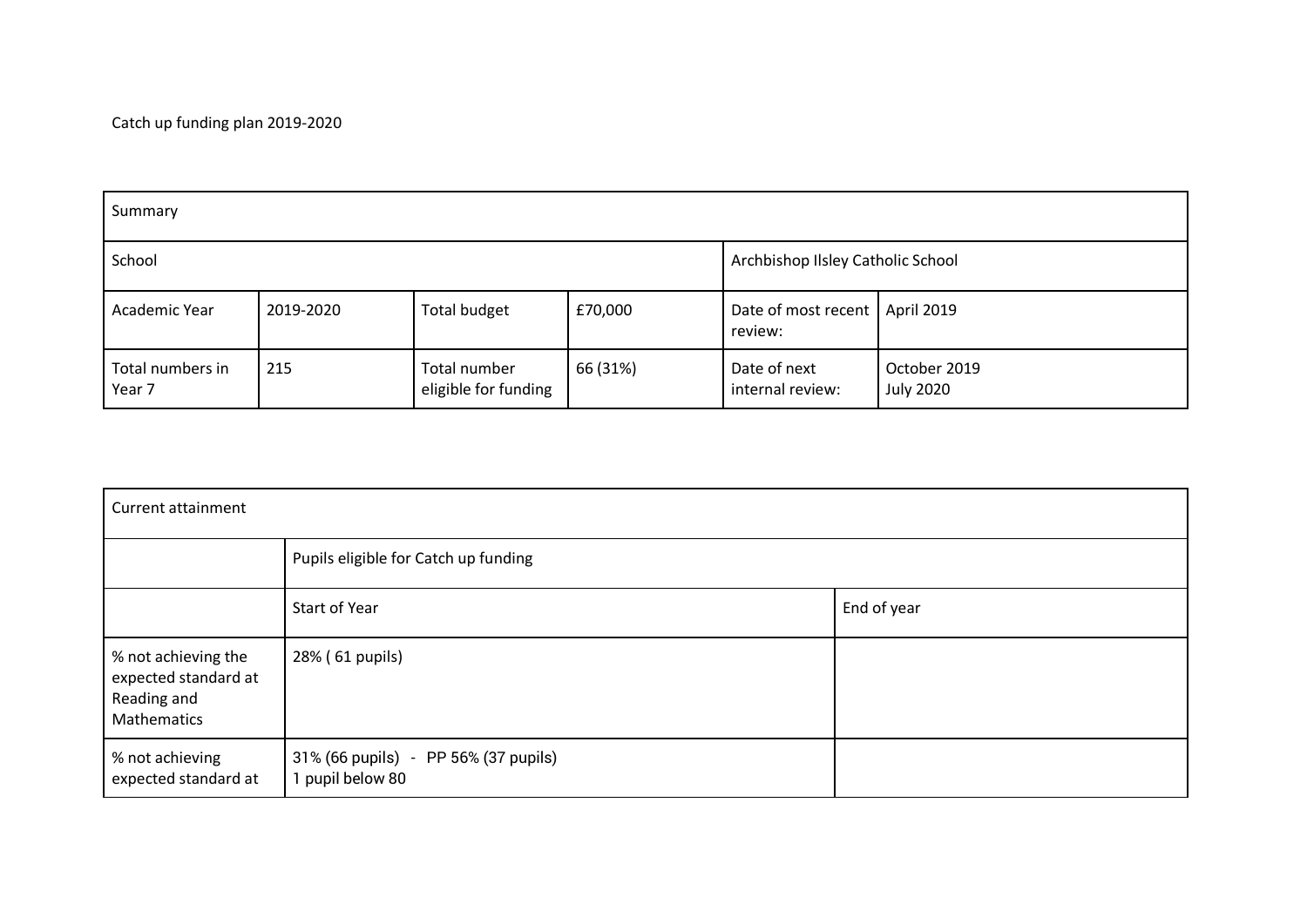| Reading,                                                          | 11 pupil between 81 and 90<br>13 pupil between 91 - 95<br>39 pupils are between 96-99                                                            |  |
|-------------------------------------------------------------------|--------------------------------------------------------------------------------------------------------------------------------------------------|--|
| % not achieving the<br>expected standard at<br><b>Mathematics</b> | 20% (44 pupils) PP - 39% (17 pupils)<br>0 pupil below 80<br>7 pupil between 81 and 90<br>21 pupil between 91 - 95<br>16 pupils are between 96-99 |  |

| 2. Planned expenditure for Literacy                                                                                                                                           |                                                                                                                                                                                |                   |                                         |            |  |  |  |  |
|-------------------------------------------------------------------------------------------------------------------------------------------------------------------------------|--------------------------------------------------------------------------------------------------------------------------------------------------------------------------------|-------------------|-----------------------------------------|------------|--|--|--|--|
| Academic Year 2019-2020                                                                                                                                                       |                                                                                                                                                                                |                   |                                         |            |  |  |  |  |
|                                                                                                                                                                               | The below enable schools to demonstrate how they are using the Catch up funding to improve classroom pedagogy, provide targeted support and<br>support whole school strategies |                   |                                         |            |  |  |  |  |
| Chosen action / approach                                                                                                                                                      | How will you ensure it is<br>implemented well?                                                                                                                                 | <b>Staff lead</b> | When will you review<br>implementation? | Evaluation |  |  |  |  |
| High quality teaching and<br>learning and staff training<br>ensures that work is suitably<br>differentiated to support the<br>development of reading<br>across the curriculum | A whole school focus for<br>2018-19 was on Quality First<br>Teaching and differentiation<br><b>CPD</b> sessions                                                                | AP/LG             | <b>July 2020</b>                        |            |  |  |  |  |
| Targeted book club using<br><b>QLA</b>                                                                                                                                        | Closely monitor uptake and<br>attendance                                                                                                                                       | <b>COR</b>        | <b>July 2020</b>                        |            |  |  |  |  |
| Review and implementation                                                                                                                                                     | SLT lead to have 'deep dives'                                                                                                                                                  | LG                | <b>July 2020</b>                        |            |  |  |  |  |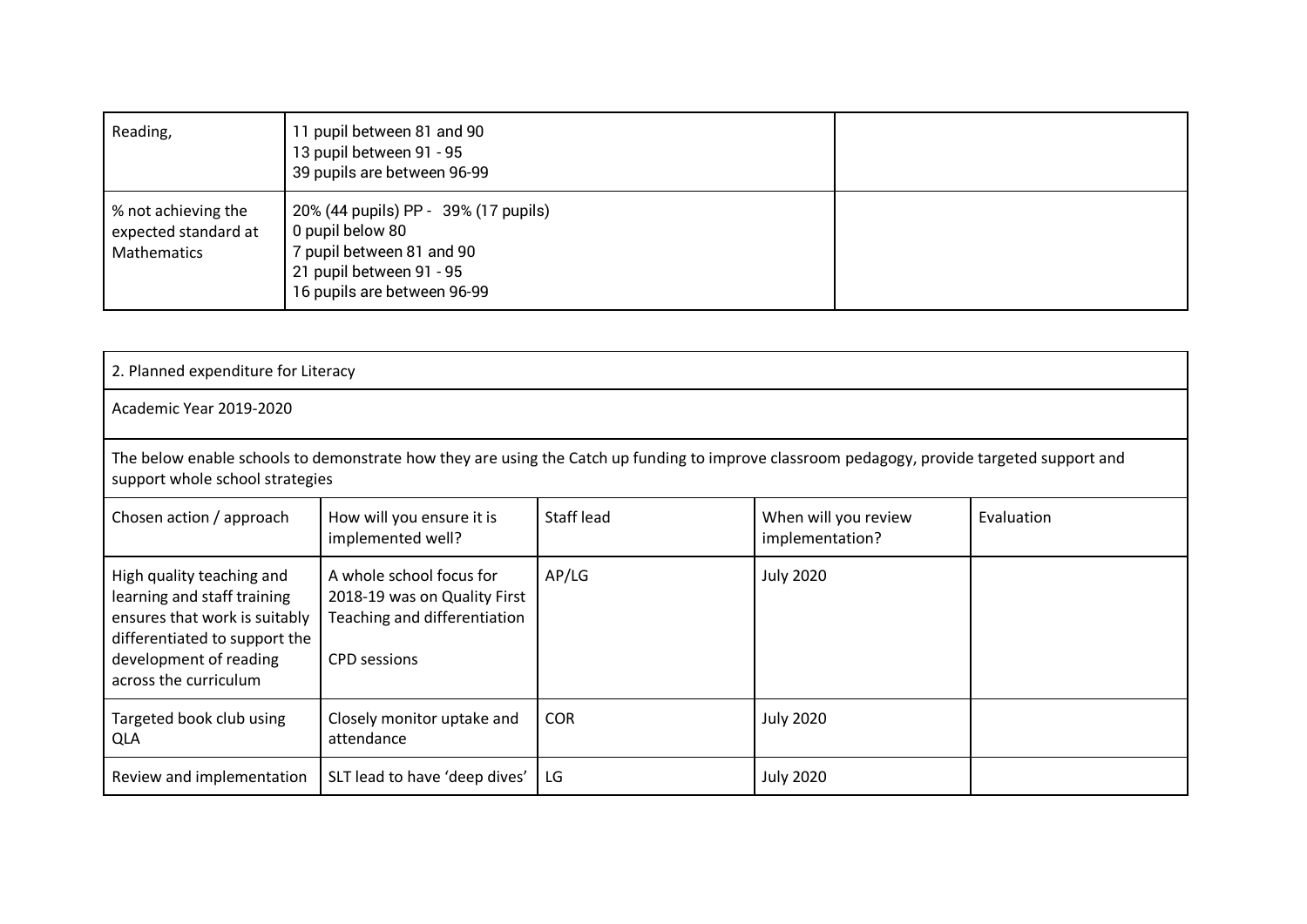| of Knowledge Rich<br>Curriculum                                                                           | in different curriculum<br>areas/                                                                                                                                                                                                                                                                                                                                                                                              |           |                  |  |
|-----------------------------------------------------------------------------------------------------------|--------------------------------------------------------------------------------------------------------------------------------------------------------------------------------------------------------------------------------------------------------------------------------------------------------------------------------------------------------------------------------------------------------------------------------|-----------|------------------|--|
| Smaller class sizes in English<br>for Year 7 students<br>identified as requiring catch<br>up for reading. | Closely monitor success and<br>progress                                                                                                                                                                                                                                                                                                                                                                                        | <b>TC</b> | <b>July 2020</b> |  |
| <b>Accelerated Reading</b><br>Programme                                                                   | All Year 7 students undergo<br>a reading assessment via our<br>reading programme.<br><b>Accelerated Reader allows</b><br>students to read books<br>suitable for their reading age<br>and then tests them at the<br>end of the book to see how<br>much of the book they have<br>understood and processed.<br>Scores will be monitored<br>and students reading<br>material is adjusted to suit<br>their increasing reading level | LD        | <b>July 2020</b> |  |
| <b>Targeted Interventions</b>                                                                             | Regular analysis of progress<br>data is undertaken to ensure<br>students are receiving<br>appropriate and successful<br>interventions. Head of<br>English adjust curriculum to<br>suit individual needs<br>Interventions are delivered<br>by a highly trained team of<br>SEND teaching assistants in                                                                                                                           | TC/TS/LD  | <b>July 2020</b> |  |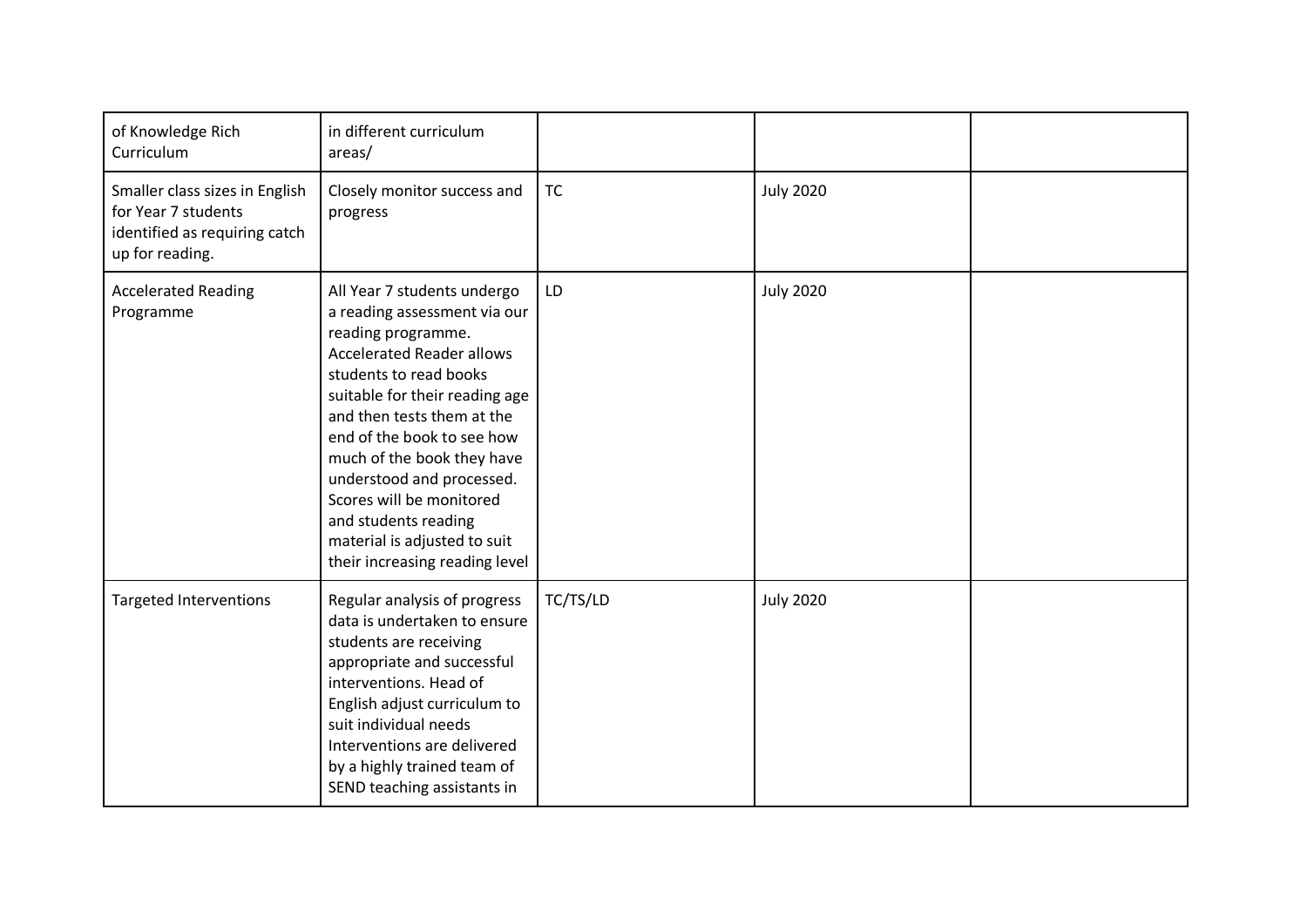|                                                                                        | and out of lessons                                                                                                                                                                                                                                       |        |                                         |  |
|----------------------------------------------------------------------------------------|----------------------------------------------------------------------------------------------------------------------------------------------------------------------------------------------------------------------------------------------------------|--------|-----------------------------------------|--|
| <b>Summer Reading Challenge</b><br>for all Year 7's                                    | All pupils have had a<br>challenging book bought for<br>them, with a number of<br>small equitable challenges<br>for them to do over the<br>holiday. This will then be<br>used in their first few<br>lessons in September.                                | LG     | <b>July 2020</b>                        |  |
| Staff training in reading a-<br>loud                                                   | Getting the right training to<br>the right staff to implement<br>this                                                                                                                                                                                    | LG     | <b>July 2020</b>                        |  |
| Reading and vocabulary<br>focuses of the week                                          | To have a word of the week,<br>on Twitter, weekly<br>newsletter                                                                                                                                                                                          | LG     | <b>July 2020</b>                        |  |
| New curriculum with<br>reading as a focus in all<br>subjects                           | Curriculum lead to monitor<br>Knowledge rich curriculum<br>and reading ages                                                                                                                                                                              | LG     | <b>July 2020</b>                        |  |
| <b>Additional Literacy classes</b><br>for Catch up pupils. PP<br>pupils being priority | Using qualified staff, plan<br>some short, sharp<br>intervention lessons using<br>QLA and online resources to<br>support these pupils and<br>close gaps. We will use<br>'Create' time meaning that<br>literacy and numeracy<br>lessons can be maximised. | COR/LG | Christmas to review the first<br>cohort |  |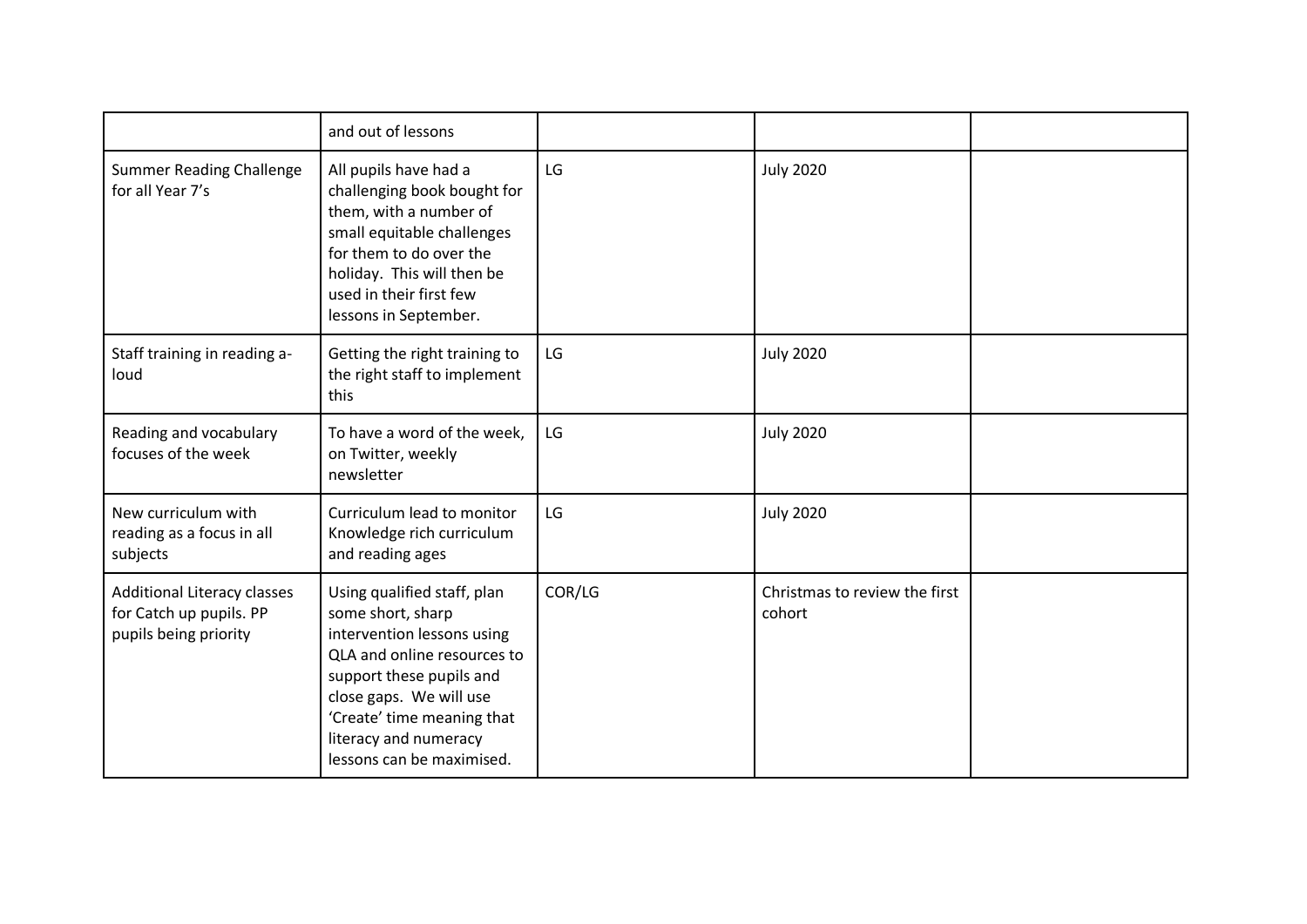| Before school Reading Club<br>for targeted pupils in Year 7                     | Engage parents and pupils to<br>read to staff before school<br>to accelerate their catch up.                                                                                                                                                                                       | COR/Shaz | Christmas 2019   |  |
|---------------------------------------------------------------------------------|------------------------------------------------------------------------------------------------------------------------------------------------------------------------------------------------------------------------------------------------------------------------------------|----------|------------------|--|
| Reading time embedded in<br>Tutor time<br>Peer tutoring                         | Allow time for pupils to read<br>in school<br>allow Year 7's to read to<br>Year 10's and let the teacher<br>know of any common<br>misconceptions. EEF<br>suggests this is highly<br>effective.                                                                                     | LG       | <b>July 2020</b> |  |
| Targeted Spelling club and<br>other Literacy based<br>enrichments at lunchtimes | Pupils who scored low of<br>QLA SAST areas to be<br>targeted to do intervention<br>at lunchtimes,                                                                                                                                                                                  | PJ       | May 2020         |  |
| Nurture Group:                                                                  | A group that includes<br>students who are level 4 and<br>below and needing support<br>with the social and<br>emotional aspects of<br>learning.<br>This group is staffed by the<br>SENCO, Assistant<br>SENCO,<br>Higher<br>Learning Teaching Assistant<br>and a Teaching Assistant. | TS/LG    | May 2020         |  |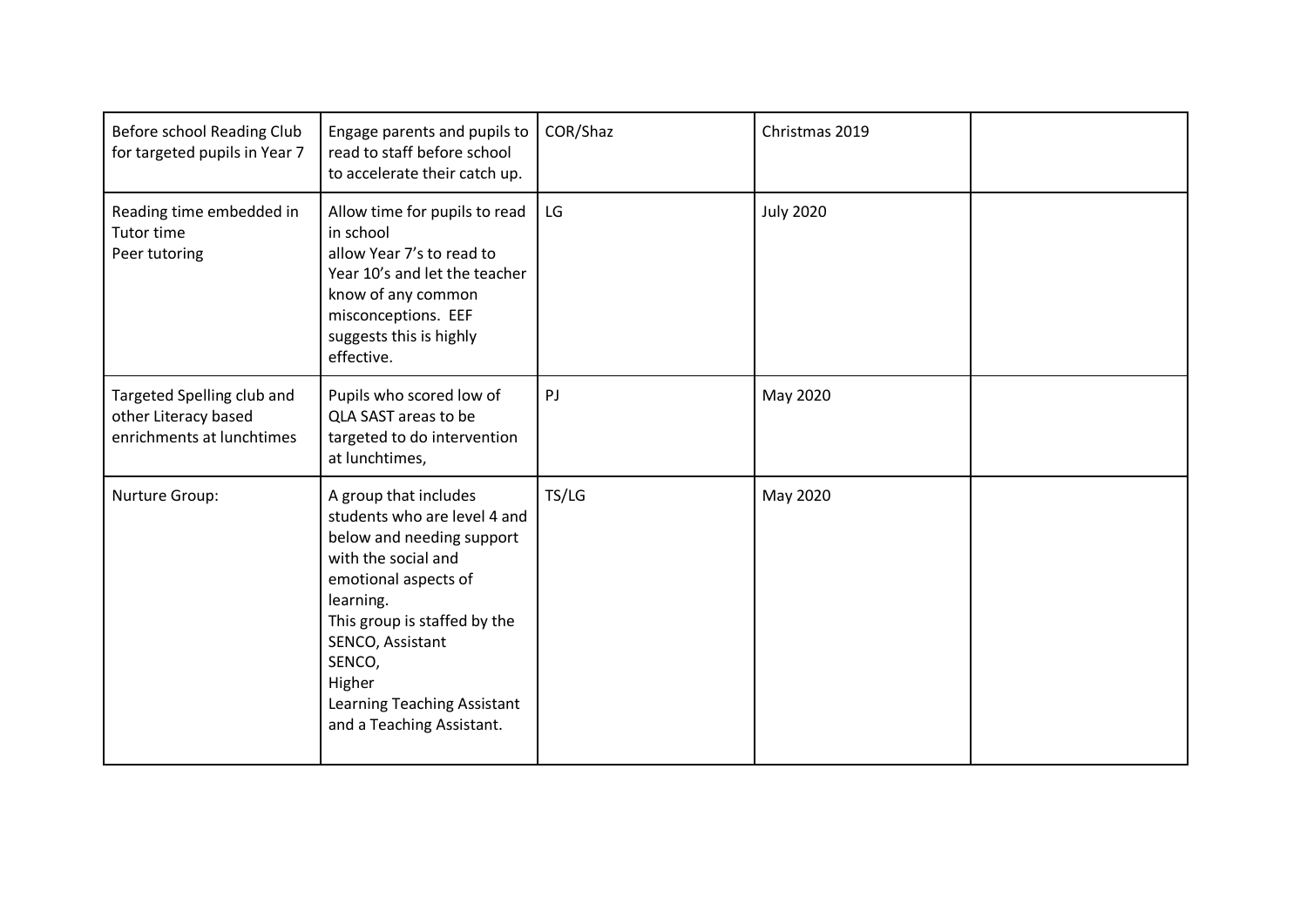| Parent workshops to offer<br>simple strategies to help<br>pupils away from school | Have welcoming drop in<br>sessions where parents can<br>take away some strategies<br>to engage their children<br>more in numeracy and<br>literacy.<br>Must be inviting, and in<br>partnership with parents.<br>Understanding parents is<br>crucial here. | COR/PmC/AM |  |  |
|-----------------------------------------------------------------------------------|----------------------------------------------------------------------------------------------------------------------------------------------------------------------------------------------------------------------------------------------------------|------------|--|--|
|-----------------------------------------------------------------------------------|----------------------------------------------------------------------------------------------------------------------------------------------------------------------------------------------------------------------------------------------------------|------------|--|--|

| Making letters home more<br>visual, parent friendly | Have welcoming drop in<br>sessions where parents can<br>take away some strategies<br>to engage their children<br>more in numeracy and<br>literacy.<br>Must be inviting, and in<br>partnership with parents.<br>Understanding parents is<br>crucial here. | COR/PmC/AM |  |  |
|-----------------------------------------------------|----------------------------------------------------------------------------------------------------------------------------------------------------------------------------------------------------------------------------------------------------------|------------|--|--|
|-----------------------------------------------------|----------------------------------------------------------------------------------------------------------------------------------------------------------------------------------------------------------------------------------------------------------|------------|--|--|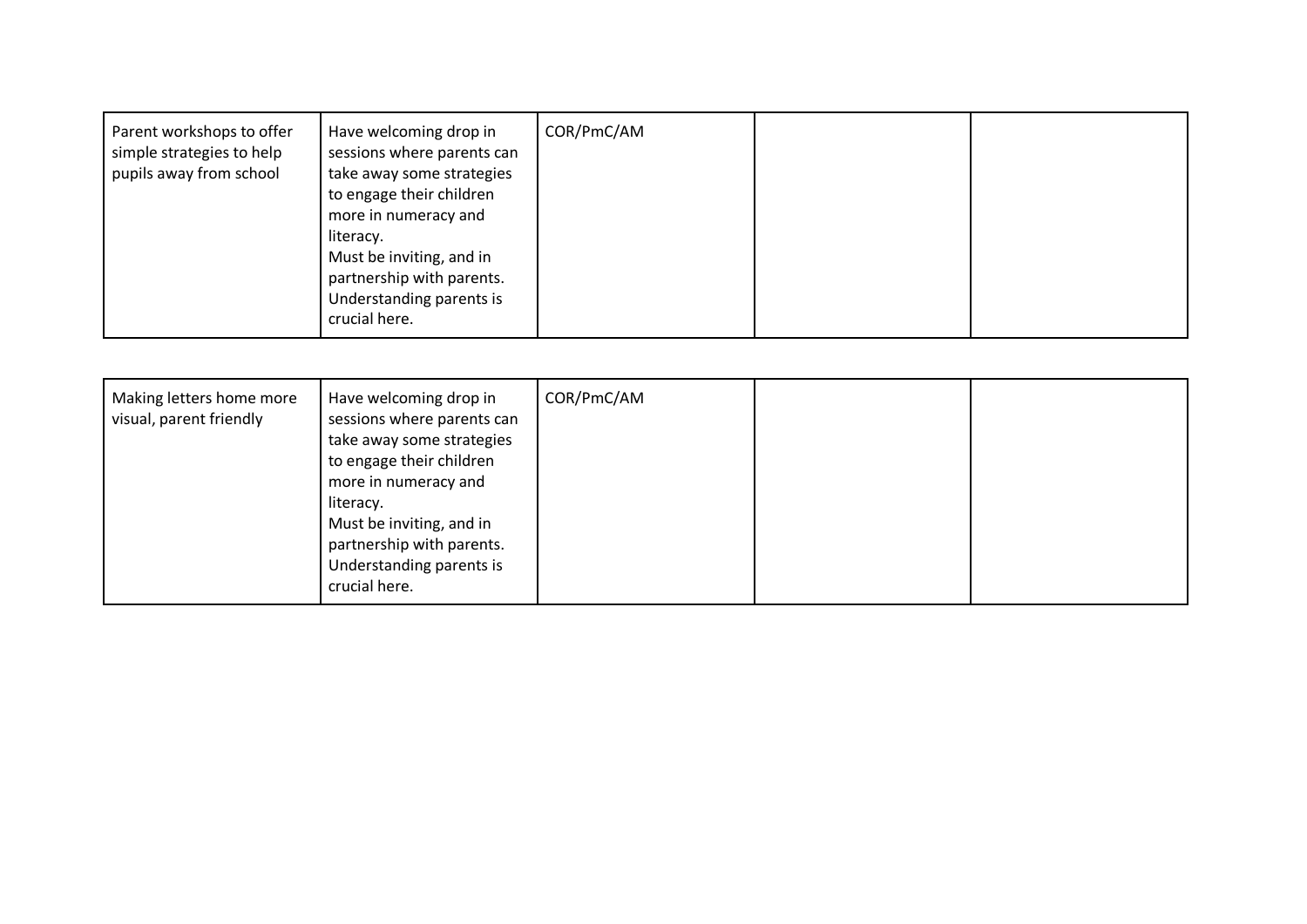| 2. Planned expenditure for Numeracy                                                         |                                                                                                                                                                                         |            |                                         |            |  |  |  |
|---------------------------------------------------------------------------------------------|-----------------------------------------------------------------------------------------------------------------------------------------------------------------------------------------|------------|-----------------------------------------|------------|--|--|--|
| Academic Year 2019-2020                                                                     |                                                                                                                                                                                         |            |                                         |            |  |  |  |
| support whole school strategies                                                             | The below enable schools to demonstrate how they are using the Catch up funding to improve classroom pedagogy, provide targeted support and                                             |            |                                         |            |  |  |  |
| Chosen action / approach                                                                    | How will you ensure it is<br>implemented well?                                                                                                                                          | Staff lead | When will you review<br>implementation? | Evaluation |  |  |  |
| Visual aid to remind staff of<br>who is Year 7 numeracy<br>catch up                         | HOD to create a visual<br>poster of Y7 CUP who need<br>the extra support in their<br>maths lessons. This is<br>displayed in Maths office to<br>constantly remind teachers<br>of pupils. | <b>COR</b> | <b>July 2020</b>                        |            |  |  |  |
| HOD to focus on selected<br>key students and ensure<br>staff are targeting these<br>pupils. | During department meeting<br>Hod to select Y7CUP which<br>teacher need to focus on.<br>HOD to make sure teachers<br>are targeting these pupils in<br>class to ensure progress.          | <b>TC</b>  | <b>July 2020</b>                        |            |  |  |  |
| Mathletics - made more<br>competitive linked to whole<br>school rewards.                    | Bought for all Key stage 3<br>pupils                                                                                                                                                    | GJ         | <b>July 2020</b>                        |            |  |  |  |